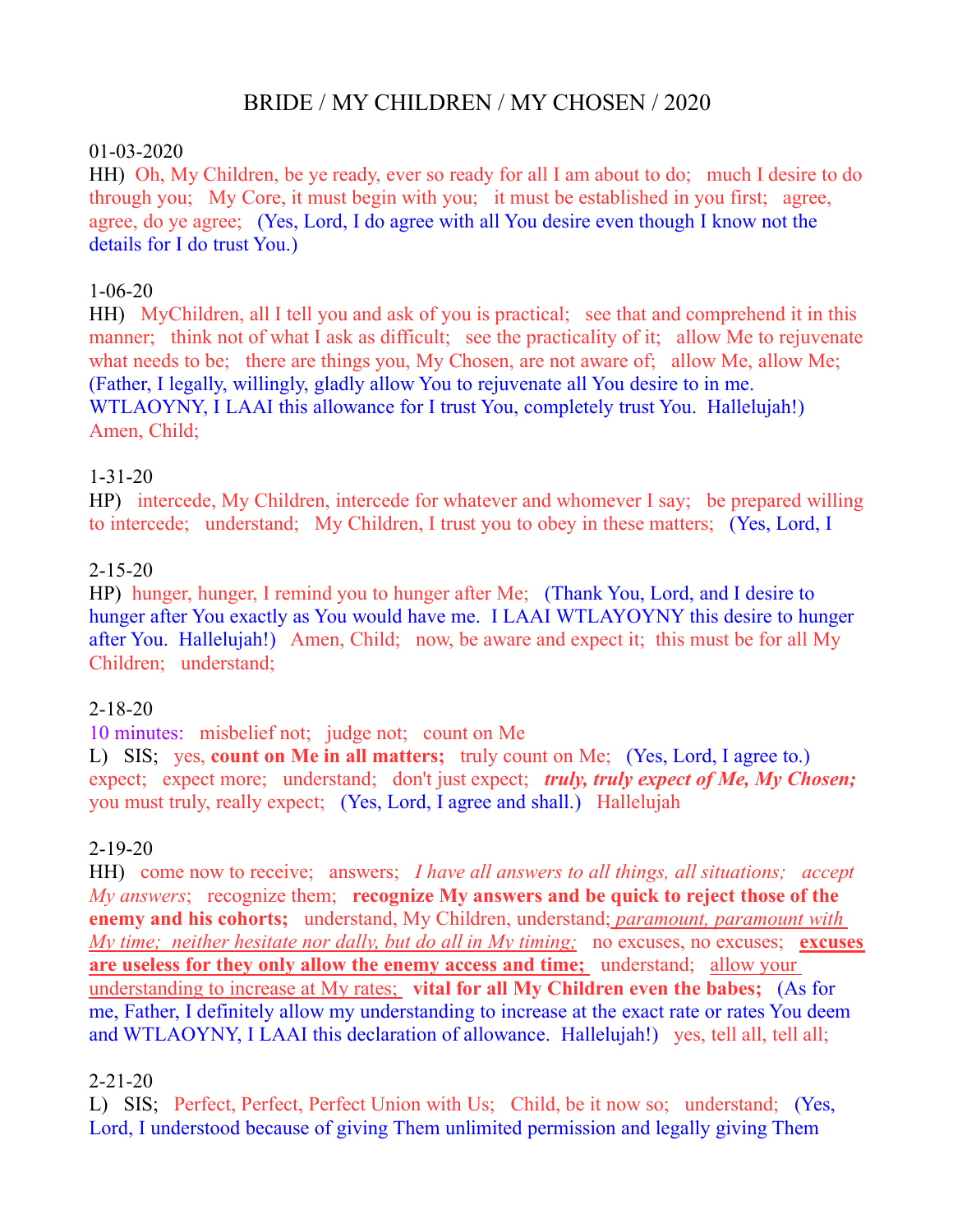#### unlimited access to My mind, My thoughts. Hallelujah!)

### 2-22-20

HP) SIS; step forth, Child, step forth, My Children; I bid you each to step forth; be ye not fearful of what you do not know; trust Me and step forth as I bid; understand; (Yes, Lord, and I so choose to obey You. Halleluyah!) yes, yes, it is sealed, Child, halleluyah HH) brighten the corners where you are; all corners and all that is in between; understand; (Yes, Lord, I do. Halleluyah!)

## 2-27-20

L) Polish; Intensify your efforts, My Children; all My Children; you must Intensify all your efforts to gain the fullness of the success I desire for you each; understand

## 3-10-20

HP) accommodate all that I say, My Children; allow all My allowances; understand; (Yes, Lord, and if there are any I don't understand as yet, I ask for Your guidance so that I do. Hallelujah!) agreed, Child, I agree; expect, expect, expect

### 3-21-20

HP) endanger not, endanger not, My Bride; pay close attention to each of My instructions; assume nothing; (Yes, Lord, I agree.) good, now tend, teach them; (Yes, Lord)

## 3-22-20

L) SIS; Child, Child, Child, tell My Children to faint not for I am here and I am in Control; **tell them to sink their trust deeper and deeper into Me;** understand; (Yes, Father, and I agree. Hallelujah!)

### 3-27-20

HP) My Children, use your arsenals to contend with the enemy; defeat them, defeat them, totally defeat them that none of their plans or works be established or come into fruition against you; Bride, Bride, heed this My directive; (Yes, Lord, I agree.)

### 4-07-20

HP) support, support, My Children, be alert to ways to support one another; bolster each other; extend true fellowship to one another; understand; (Yes, Lord) good; see to it

### 4-10-20

L) SIS; upheaval; upheaval; **there shall be a mighty upheaval;** My Children, be ready to do all I ask of you as this comes about; be not surprised nor amazed; **immediately look to Me for instructions;** My Core, you shall be called into leadership as never before; *be prepared not amazed;* understand; (Yes, Lord and I am so grateful You are in control and shall lead us. Hallelujah!) Glory, Glory, Glory shall abound; Amen

### 4-13-2020

HP) SIS; follow My guidance, follow My guidance, My Children; lift your eyes and ears to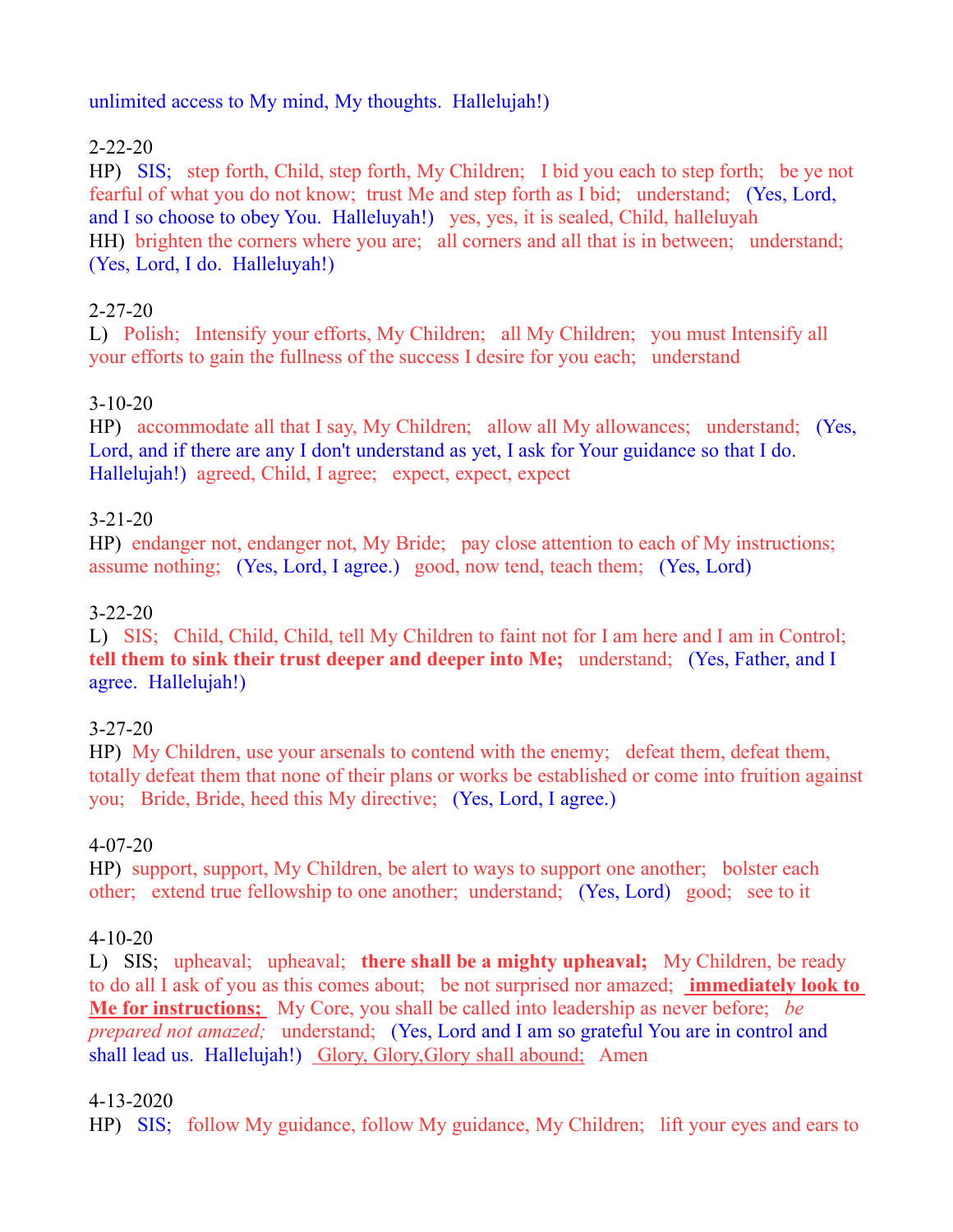Me and follow, follow, follow Me wherever I lead you; (Yes, Lord, that is my desire and choice. Hallelujah!) good; follow with no looking back; always forward; understand; (Yes, Lord)

### 4-15-2020

L) SIS; achieve, achieve, achieve; I call you, My Core and My Children, achievers; grasp the understanding of ll this means; overlook nothing, no part; (Yes, Lord.) truly, truly achieve

### 4-23-20

HH) Child, project the images I have for you to project that the lost will seek and come to know Me; to truly know Me not just know of Me; Child, the Core and the Bride must always be aware of Your actions and how others view them; understand; (Yes, Father, and I ask for Your guidance in this matter.) Child, Child, Child, you all must be near and attuned to Me; understand; (Yes, Father) intense times ahead; intense yet most holy times; recognize and fully partake of them always doing as I lead and ask of you; (Yes, Father, I agree for it is my desire also. Hallelujah!)

### 5-11-20

HP) much, much, much to do; much responsibility, My Children; know you are equipped to do all I ask of you; push forward with great effort and fortitude; understand; lollygag not; understand; (Yes, Lord)

### 5-12-20

HP) anguish not, My Children, for I am in control and all is well, legally well; allow your hearts and minds, spirits and souls to believe Me in this; (Lord, I do believe You in these matters and this belief I LAAI WYLAOYNY. Hallelujah!) Amen, Child; so be it; aid others to come to this same belief; understand; (Yes, Lord, I do.)

### 5-13-20

L) SIS; adjure, adjure My people to listen; adjure them to listen to Me and to listen for Me; tell them, tell them I am speaking but they must choose to listen; understand, Child; (Yes, Father, and I agree with You and I ask for Your guidance in whom I shall tell all this. Hallelujah!) watch, Child, watch; (Yes, Lord.)

### 5-15-20

L) SIS; Yes, Child, keep yielding all to Me; it is vital to your growth; (Father, I legally yield all it is legal for me to yield to You and all this I LAAI WTLAOYNY. Hallelujah!) Yes, it is all legally now done; you may expect now; expect much; (Yes, Father)

### 6-09-20

L) SIS; proceed; Child, I tell you to proceed, to keep moving forth; always, always move forward; understand; (Yes, Lord, I do.) miracles, many, many miracles to be performed; understand; (Yes,, Lord, again , I do.) Hallelujah HP) SIS; My Will, Child, ask for it, legally ask for it; (Lord, I do gladly and legally ask for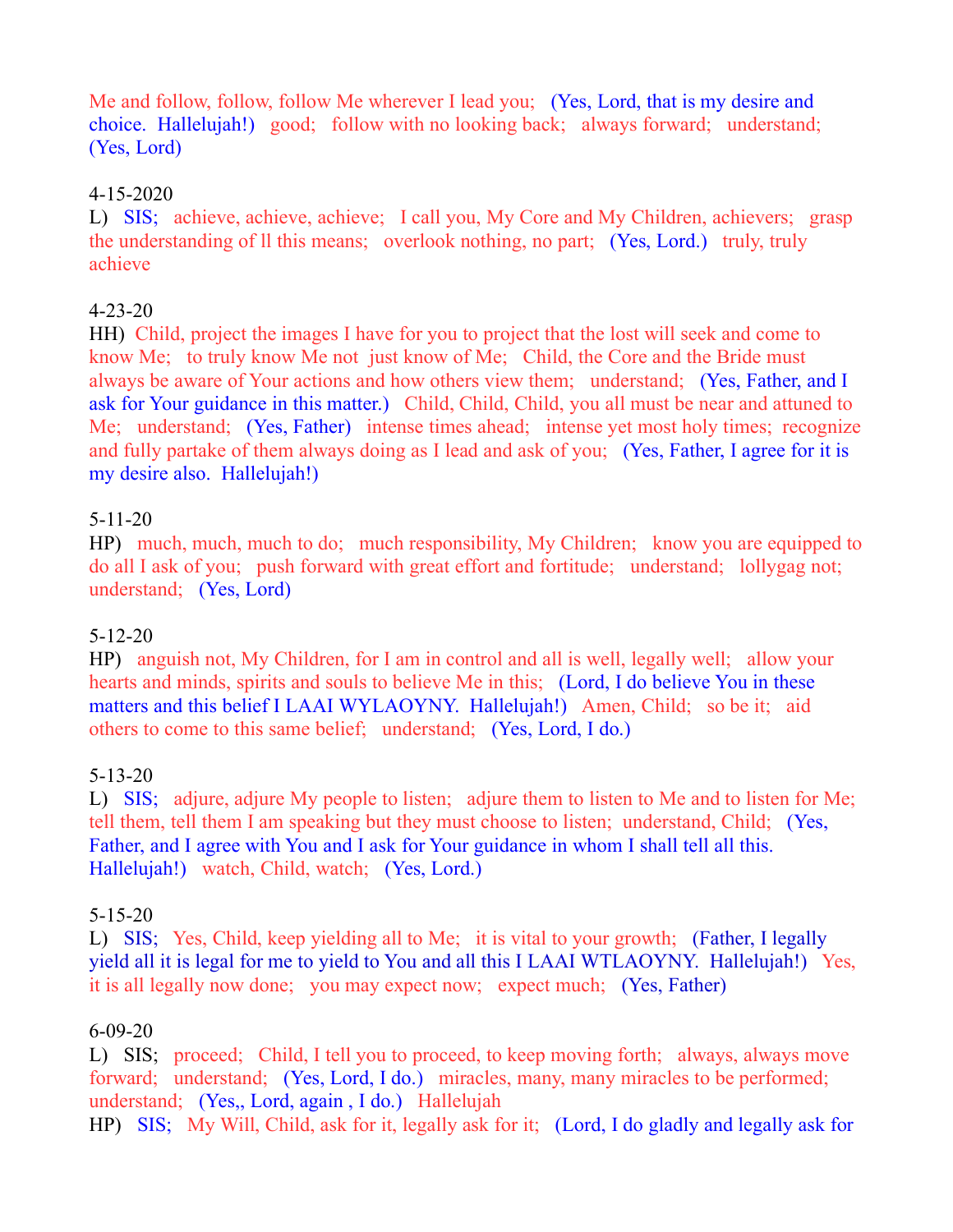Your Will in all matters, all things, and this I LAAI WTLAOYNY. Hallelujah and Amen!) Amen, Child; now, exercise your rights to expect; (Lord, I do legally exercise My rights to expect exactly as You have said and this I LAAI WTLAYNY. Hallelujah!)

#### 6-10-20

HP) collate; collate My words, My Decrees, My instructions, My given knowledge, and all I have said and done; **yes, it all must be in order for best usage;** My Children, this needs to be; My archives are a good example; each of you put in order My words to you; understand; understand and start fulfilling; *doubt not My purposes*

### 6-11-20

L) SIS; hinder, hinder; My Children, notice and be aware of all that hinders; cancel and disallow it; understand; (Yes, Lord) these must not be allowed to stand or to increase; watch carefully; (Lord, I choose to.)

### 6-18-20

L) SIS; linger not; linger not; push forward, Child; aid all you can to push forward; My people linger when they should be pushing forward; aid them; (Yes, Father) HP) SIS; bend not, Child, bend not to the enemy and their ploys; keep standing strong, sure with your feet planted in My ground; (Yes, Lord, I agree to do so. Hallelujah!) Amen HH) portend, Child, Child, be aware of those who portend; deafen your ears to them, Child, that the seeds they try to plant shrivel, die, and fall away; (Yes, Father)

#### 7-07-20

HP) connect, connect, connect; My Children, I tell you to connect only with people and things I tell you to connect with; understand; (Yes, Lord) I adjure you to make no unholy connections; you must be certain, absolutely certain that I have told you to connect with anyone or thing before doing so; (I agree, Lord.) be alert and see to it; (Yes, Lord)

### 7-09-20

HP) hear Me, My Children; I remind you to keep yourselves swept; paramount; it is paramount for you to see to it; understand; (Yes, Lord, and I agree.)

### 7-23-20

HP) hunger no more, eat of My fruit; eat heartily and often; understand; (Yes, Lord) it is for your well being; (Thank You, Lord.)

HH) take Me in; crowns galore; yes, My Chosen, many crowns

### 7-25-20

HP) principles, My Children, adhere to My principles; heed their purposes; ignore not; take them into your beings and **allow them to root deeply within your beings;** understand; (Yes, Lord, and I do legally choose to adhere toYour principles and take them into My beings and allow them to root deeply within me. All this I LAAI WTLAOYNY. Hallelujah!) so be it, My child

HH) incline your ears to Me; do so, Child, at all times; allow Me to guide your ears to hear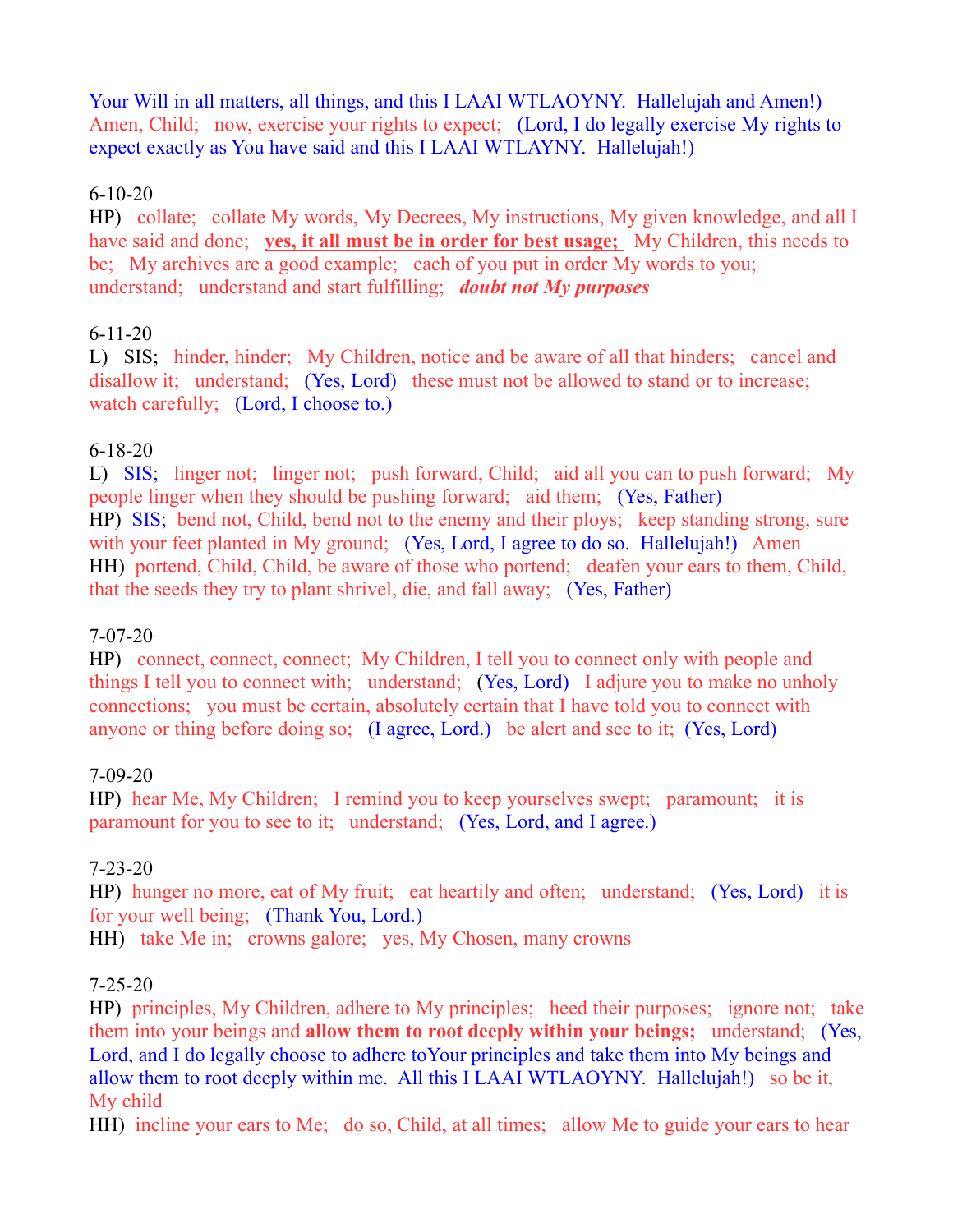what I desire for them to hear; (Father, I gladly, legally allow You to guide my ears to hear all You desire for me to hear. This I LAAI WTLAOYNY. Hallelujah!) now be not surprised at all you shall hear, My Child; (Yes, Father) My Children, see to your tasks, see to your tasks, see to your tasks;

#### 8-02-20

HP) lend your ears to Me, My Chosen, that you hear all, all, all, I have to say; forget not My promises and forget ye not your promises to Me; all must be fulfilled; allow it; understand; (Lord, I legally lend my ears to You that I hear all You have to say to me and I choose to forget not Your promises nor any I have made to You. I now allow all these promises the legal right to be completely fulfilled, therefore, this I LAAI WTLAOYNY. Hallelujah!) Amen, Child, Amen

#### 9-29-20

HP) SIS; join forces only with Me; understand; join not the forces of evil *and be watchful about the joinings of mammon My Chosen Ones, you must look beyond in all matters;* understand; if things are not of Me, you must cut ties lest you be entrapped; understand; (Yes, Lord, I do.)

#### 10-03-20

HP) SIS; hope, hope; grasp onto My hope, My Core, My Children; grasp and hang onto it; allow it to fulfill the purposes I have for it concerning you each; (Lord, I legally grasp and hang onto Your hope and I allow it to fulfill every purpose You have for it to fulfill concerning me. This I LAAI WTLAOYNY. Halleluyah!) good, good, so be it

#### 11-14-20

L) SIS; Corporate, Corporate; Bride, I adjure your Corporate body to come forth at My precise timing on the Hill Called the Place; be ready to move in; (Yes, Lord, be it as You desire. Halleluyah!) I agree and add more Halleluyahs and I punctuate with Amen

### 11-21-20

L) SIS; My Children, allow Me to bolster you; allow it this day; legally allow according to your will; know I do no half-measures; allow only if it is truly your will to receive this from Me; (Yes, Lord, and I legally choose to allow You to bolster me completely as You desire. This I LAAI WTLAOYNY. Halleluyah!) yes, Child, yes, Child, it is now so; (Thank You, Lord)

#### 11-23-20

L) SIS; Patient; Bride, be patient for all is well and under My control; (Thank You, Lord) My timing is on schedule, My schedule; understand; (Yes Lord)

### 11-25-20

HH) vSIS; tell them, My devoted Ones, to listen carefully for all they hear is not of ME; remember the mimicker is not perfect and he will make mistakes; I make no mistakes; (I agree, Lord, Halleluyah) Child, listen carefully to the reports made by others for the mistakes